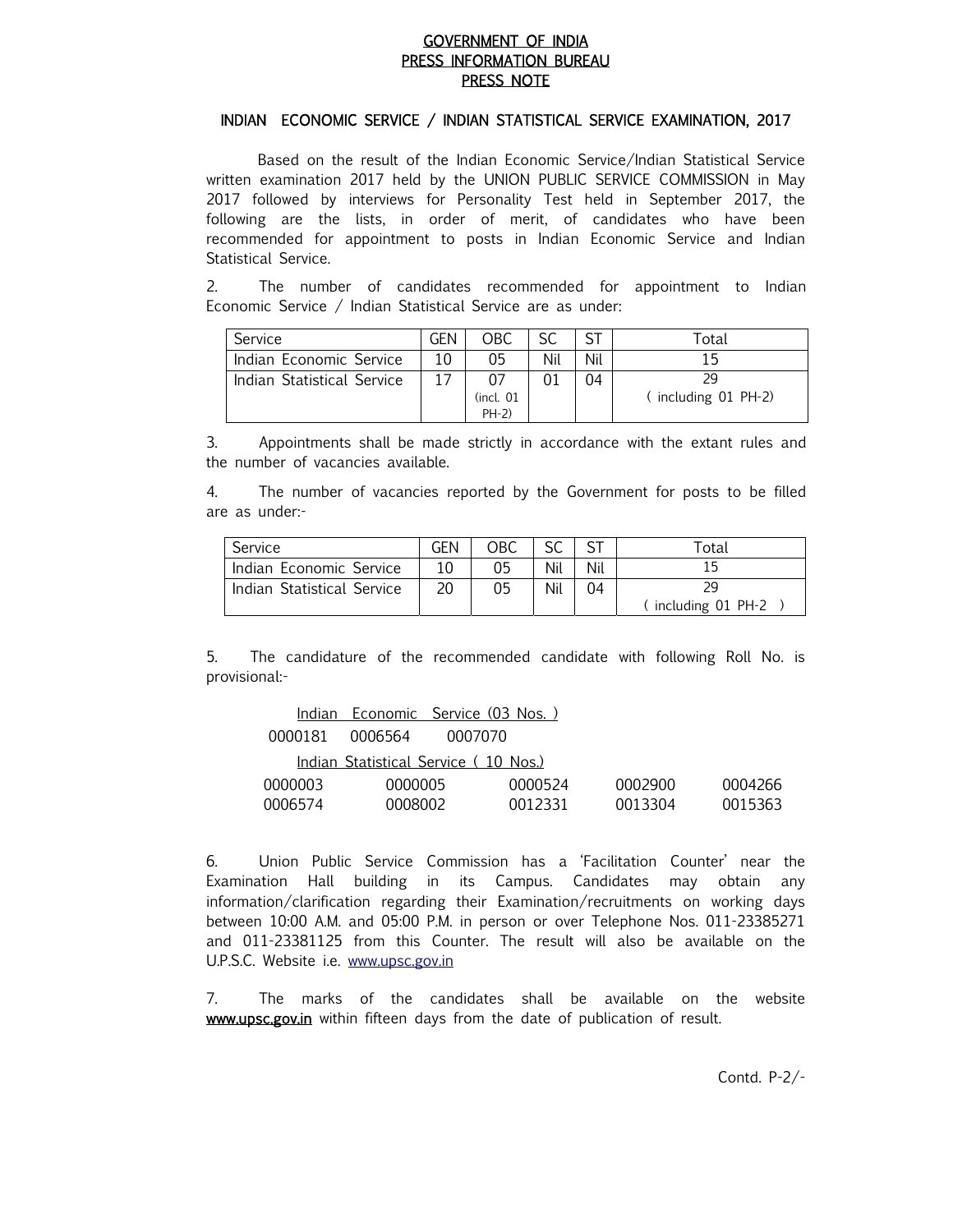| SR.NO. | ROLL NO. | <b>NAME</b>               |
|--------|----------|---------------------------|
| 1      | 0000483  | <b>AMIT SHEORAN</b>       |
| 2      | 0000812  | <b>SUROBHI MUKHERJEE</b>  |
| 3      | 0001911  | MANISHA KHUNTIA           |
| 4      | 0000334  | CHITVAN SINGH DHILLON     |
| 5      | 0005725  | RISHIKA CHORARIA          |
| 6      | 0006564  | <b>SHREYA BAJAJ</b>       |
| 7      | 0000488  | KAUMUDI SHARMA            |
| 8      | 0000023  | <b>MEGHA ARORA</b>        |
| 9      | 0000486  | PARUL GULATI              |
| 10     | 0001921  | CHITRA AHLAWAT            |
| 11     | 0005606  | SUCHETA SHARMA            |
| 12     | 0000343  | SUPRIYA ANAND             |
| 13     | 0000181  | <b>BRUESH KUMAR PATEL</b> |
| 14     | 0006308  | <b>MAMTA</b>              |
| 15     | 0007070  | MANSHI GUPTA              |

\_\_\_\_\_\_\_\_\_\_\_\_\_\_\_\_\_\_\_\_\_\_\_\_\_\_\_\_\_\_\_\_\_\_\_\_\_\_\_\_\_\_\_\_\_\_\_\_\_\_\_\_\_\_\_

CONCLUDED

UNION PUBLIC SERVICE COMMISSION

 $\overline{\phantom{a}}$  , and the contract of the contract of the contract of the contract of the contract of the contract of the contract of the contract of the contract of the contract of the contract of the contract of the contrac

\_\_\_\_\_\_\_\_\_\_\_\_\_\_\_\_\_\_\_\_\_\_\_\_

NEW DELHI - 110 069 – 23rd September, 2017 / 1 Asvina, Saka 1939.

\_\_\_\_\_\_\_\_\_\_\_\_\_\_\_\_\_\_\_\_\_\_\_\_\_\_\_\_\_\_\_\_\_\_\_\_\_\_\_\_\_\_\_\_\_\_\_\_\_\_\_\_\_\_\_\_\_\_\_\_\_\_\_\_\_\_\_\_\_\_\_\_\_\_\_\_\_\_\_\_\_\_\_\_\_\_\_\_\_\_\_\_\_\_\_\_\_\_\_\_\_